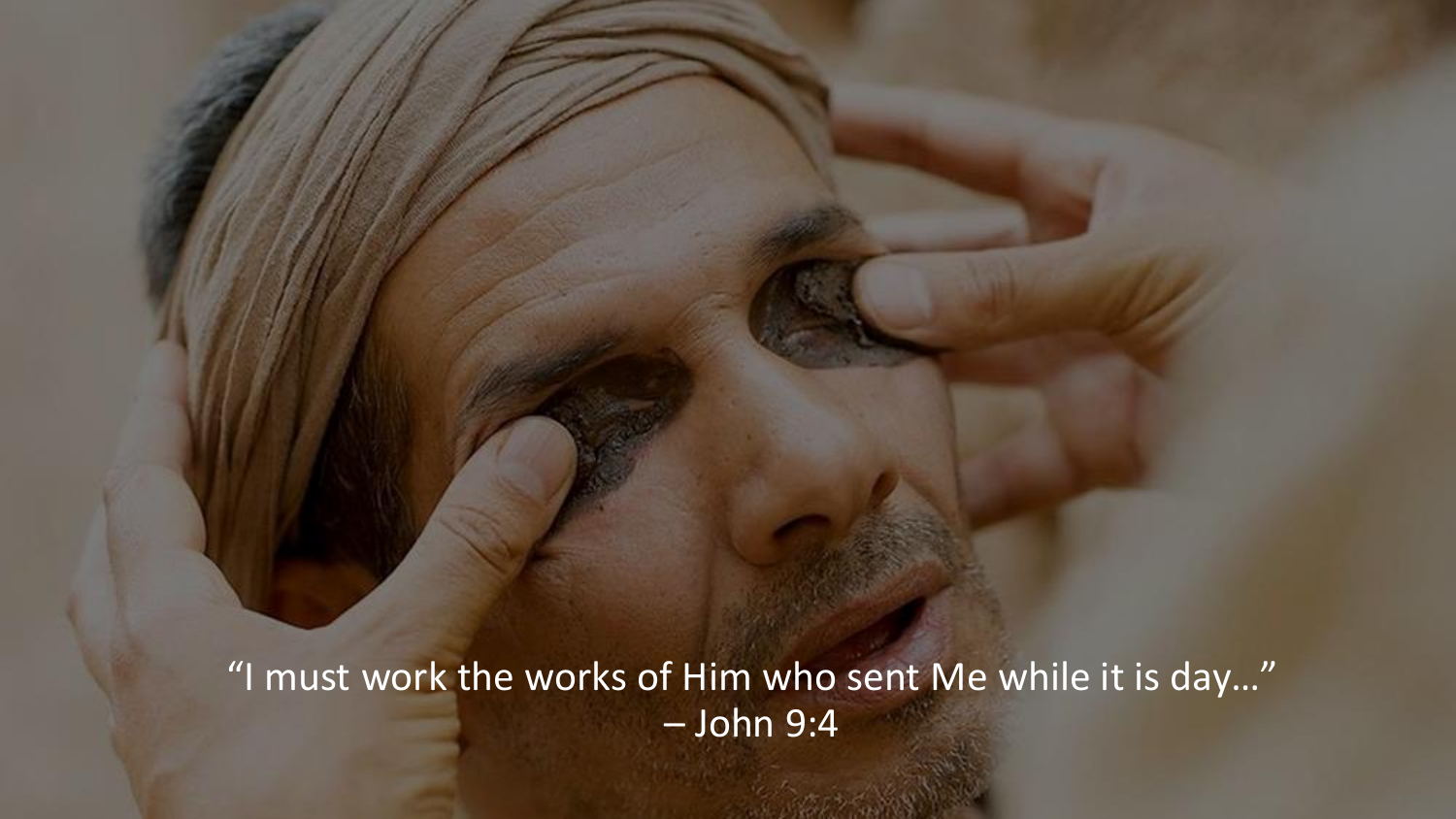# Social Freedom

6<sup>th</sup> Week of the Holy Great Fast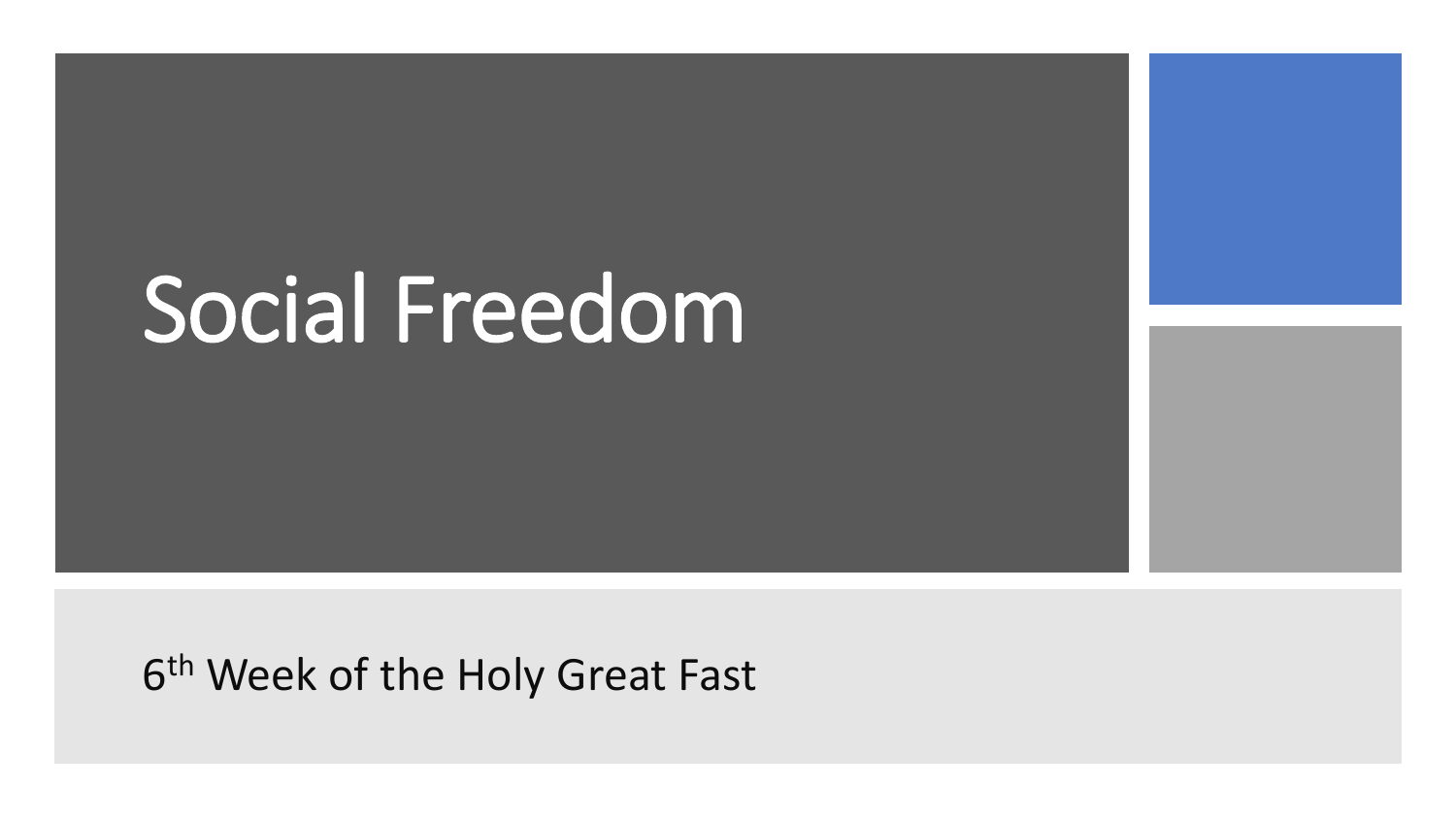# Freedom

Everyone agrees that freedom is a basic ethical norm.

Definition

Freedom lies at the heart of Christian teaching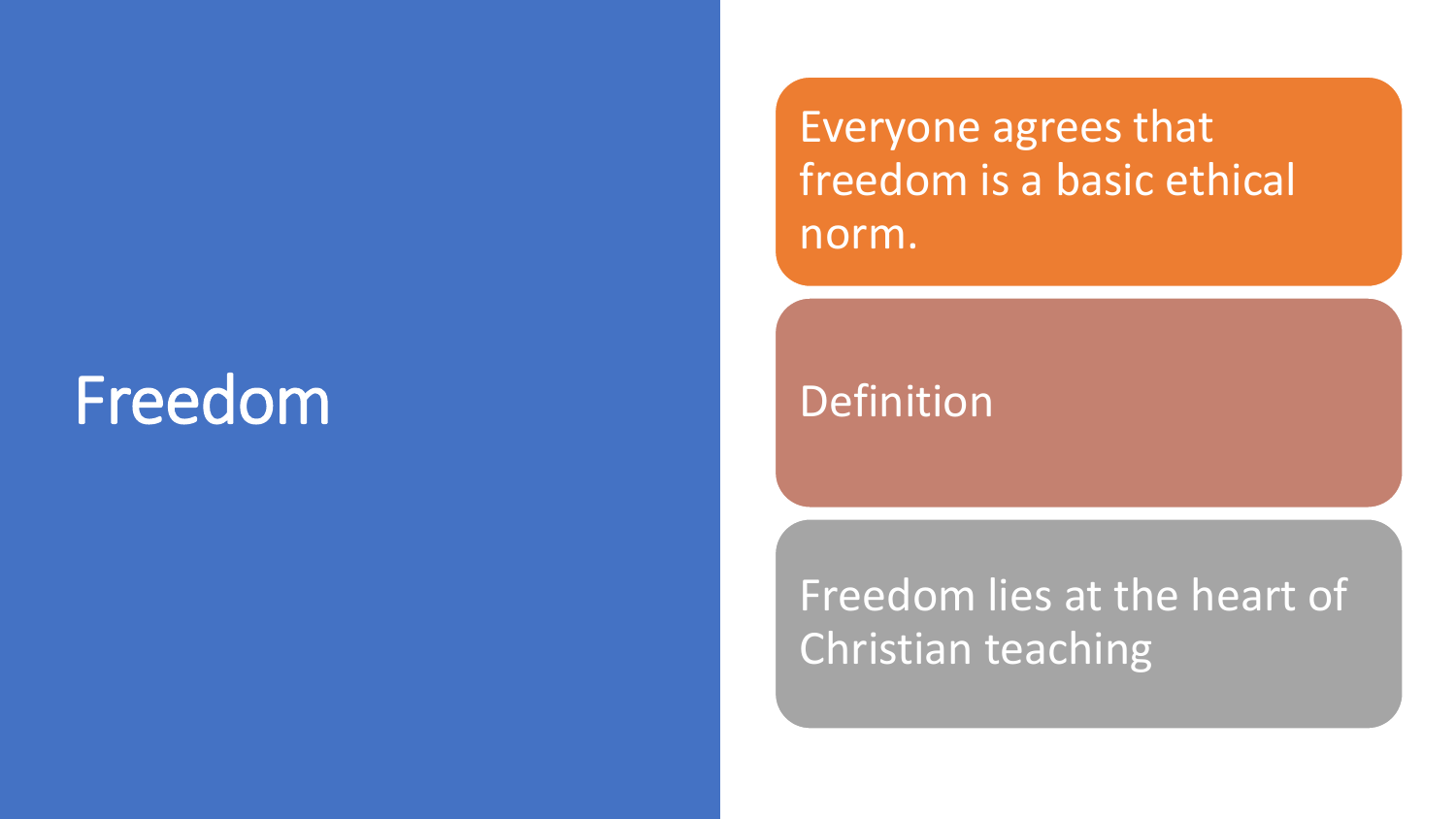

### Illusions of Freedom #1 Freedom is found outside of oneself

*"You were within me, and I was outside myself, and sought You outside myself."* (St. Augustine)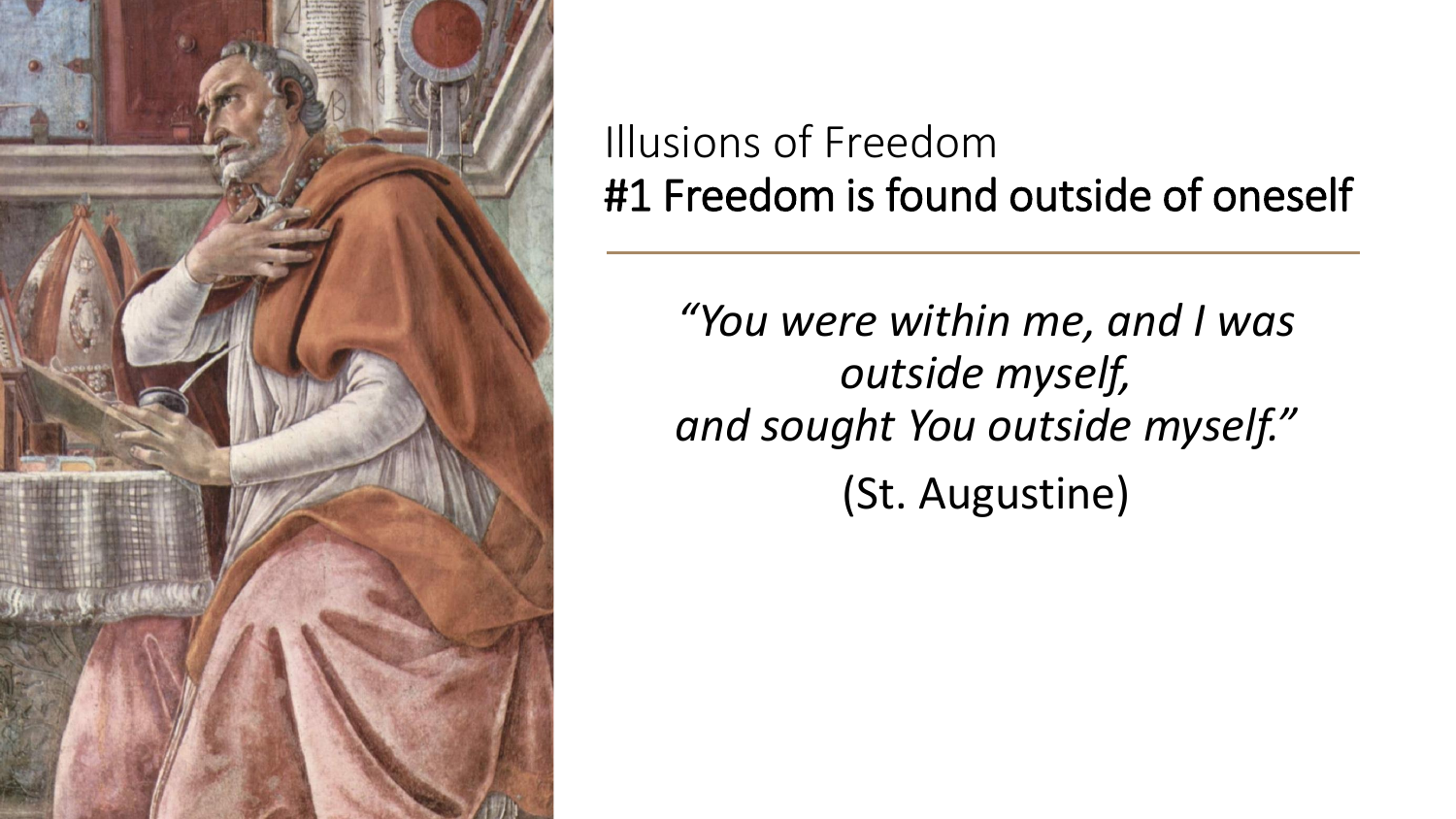#### Illusions of Freedom #2 The belief that happiness can only be achieved through unlimited freedom

- Society tells us that unlimited freedom will give you limitless happiness.
- Humans were not created for slavery
- There is no happiness without love, and no love without freedom.
- Problem: Our love goes in the wrong direction
- Freedom gives value to love, and love is the precondition to freedom.

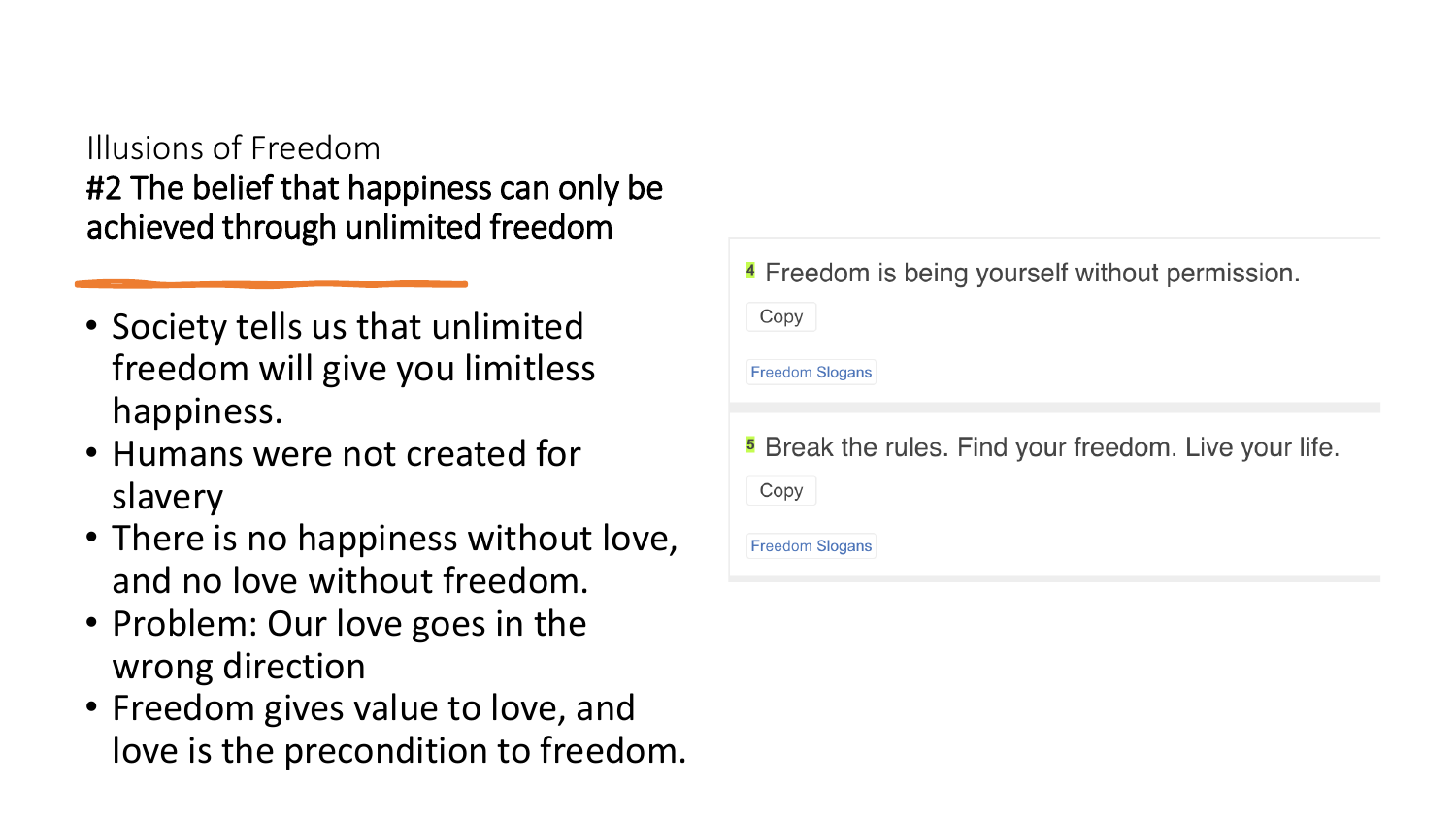### Illusions of Freedom #2 The belief that happiness can only be achieved through unlimited freedom

"Who shall separate us from the love of Christ? Shall tribulation, or distress, or persecution, or famine, or nakedness, or peril, or sword? …Yet in all these things we are more than conquerors through Him who loved us. For I am persuaded that neither death nor life, nor angels nor principalities nor powers, nor things present nor things to come, nor height nor depth, nor any other created thing, shall be able to separate us from the love of God which is in Christ Jesus our Lord." (Rom. 8:35, 37-39)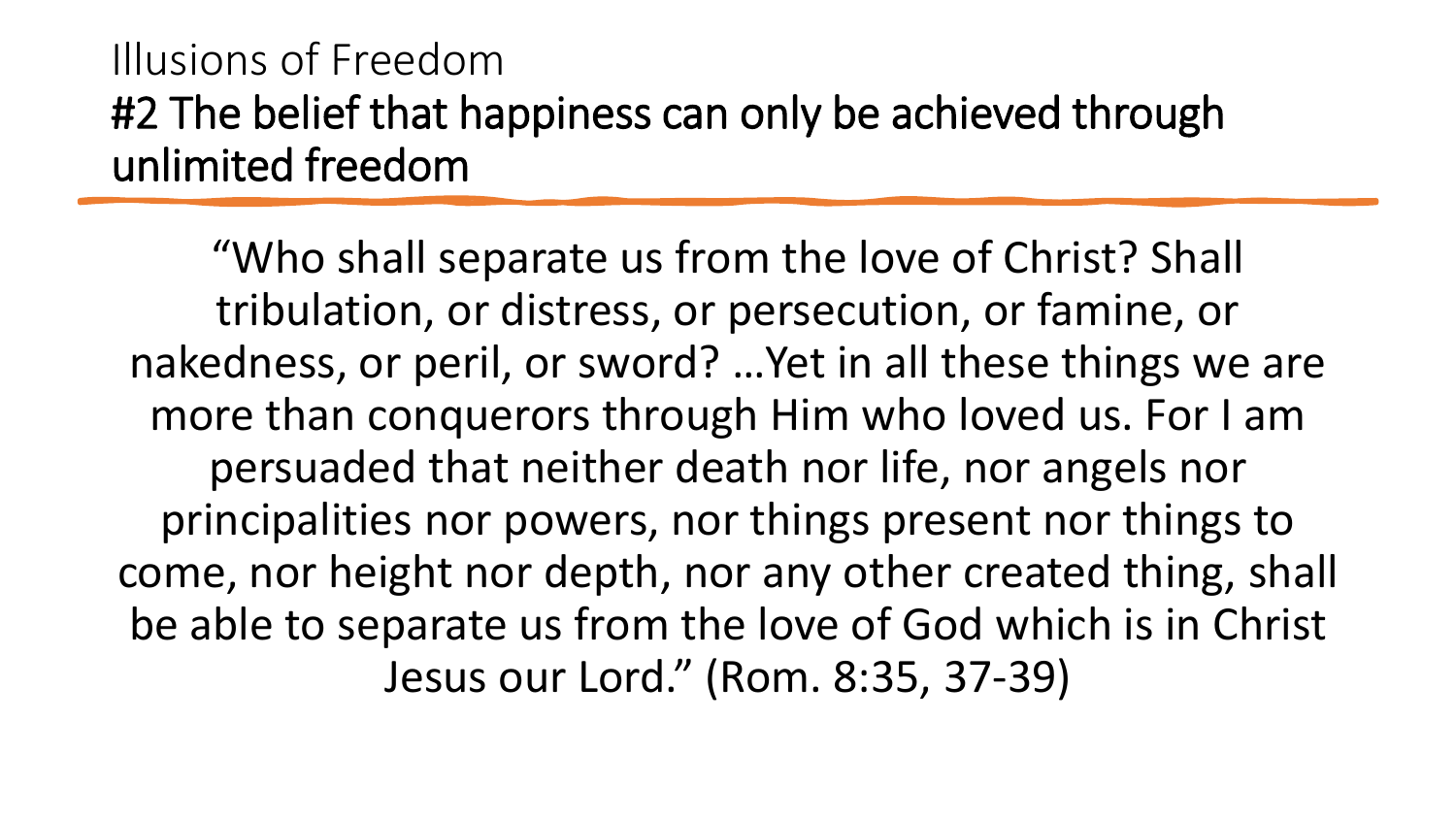

Illusions of Freedom #3 Freedom can only be attained in autonomy

- EX: Eve
- Freedom can only be found in submitting to God
- "For whoever desires to save his life will lose it, but whoever loses his life for My sake will find it." (Matt. 16:25)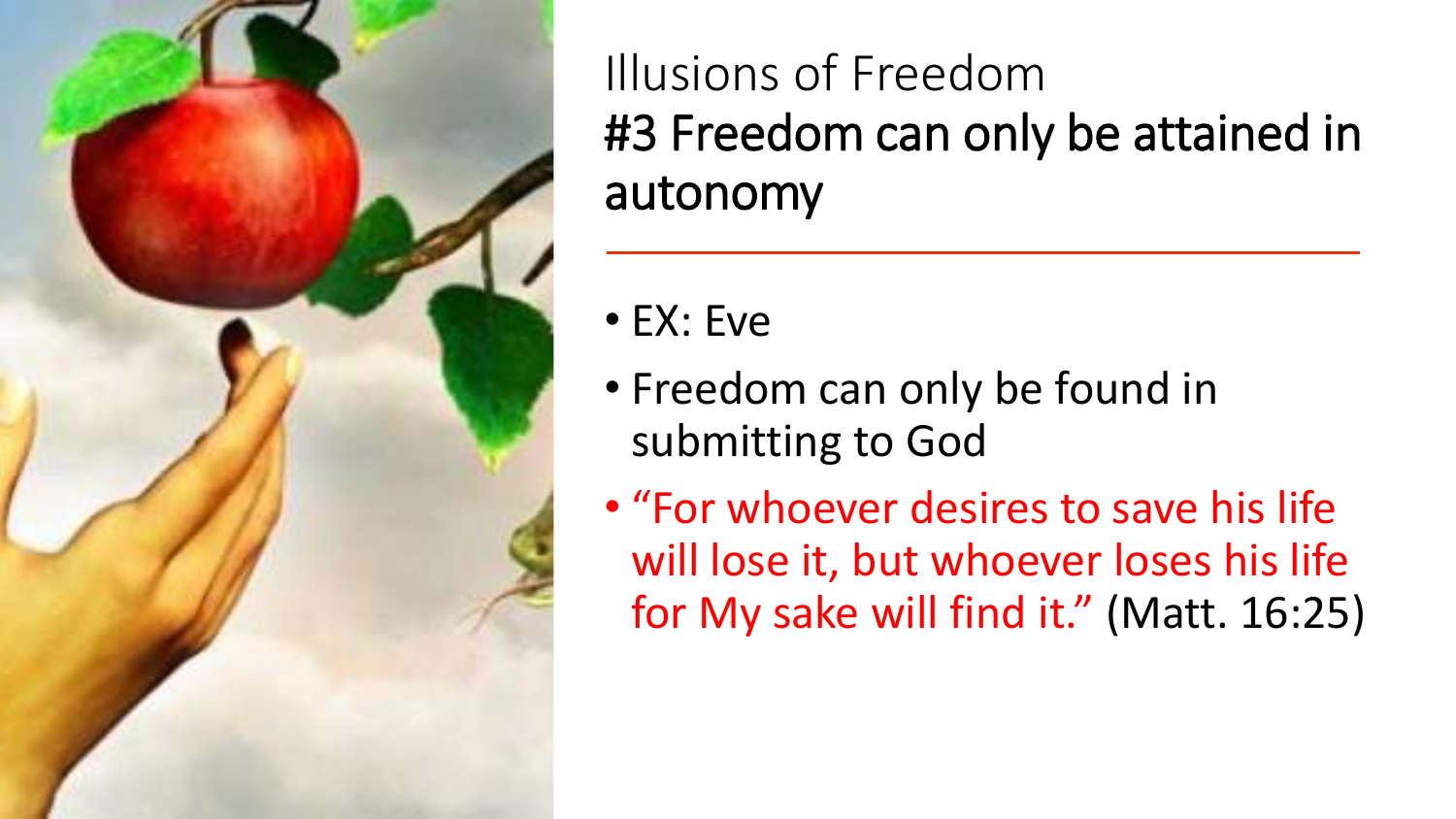# Social Pressures

- **1. Social Opinion**
- **2. Social Acceptance**
	- A study conducted in the US in 2010, examined 2,000 randomly-selected middle-schoolers from one of the most populous school districts in the United States, 20% of respondents reported seriously thinking about attempting suicide (19.7% of females; 20.9% of males), while 19% reported attempting suicide (17.9% of females; 20.2% of males).
	- The most commonly-reported form of cyberbullying offending was: *"Posted something online about another person to make others laugh"*



Hinduja, S. & Patchin, J. W. (2010). Bullying, Cyberbullying, and Suicide. Archives of Suicide Research, 14(3), 206-221.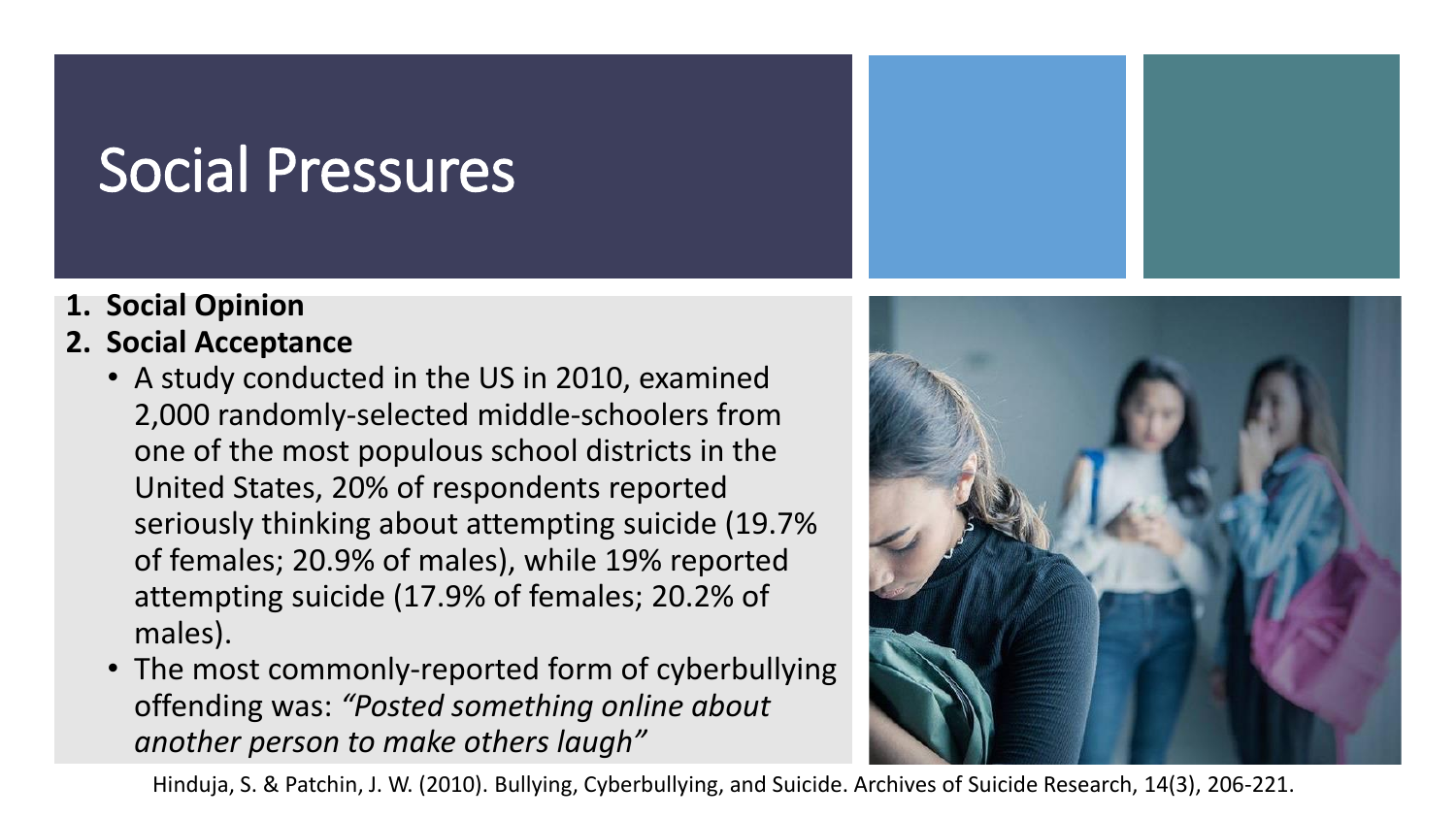# Social Pressures

#### **3. Lofty Social Standards**

- Perfection
	- "For they bind heavy burdens, hard to bear, and lay them on men's shoulders; but they themselves will not move them with one of their fingers." (Matt. 23:4)
- Perfect justice
	- *"Mercy Without Justice Is the Mother of Dissolution; Justice Without Mercy Is Cruelty."* (Thomas Aquinas)

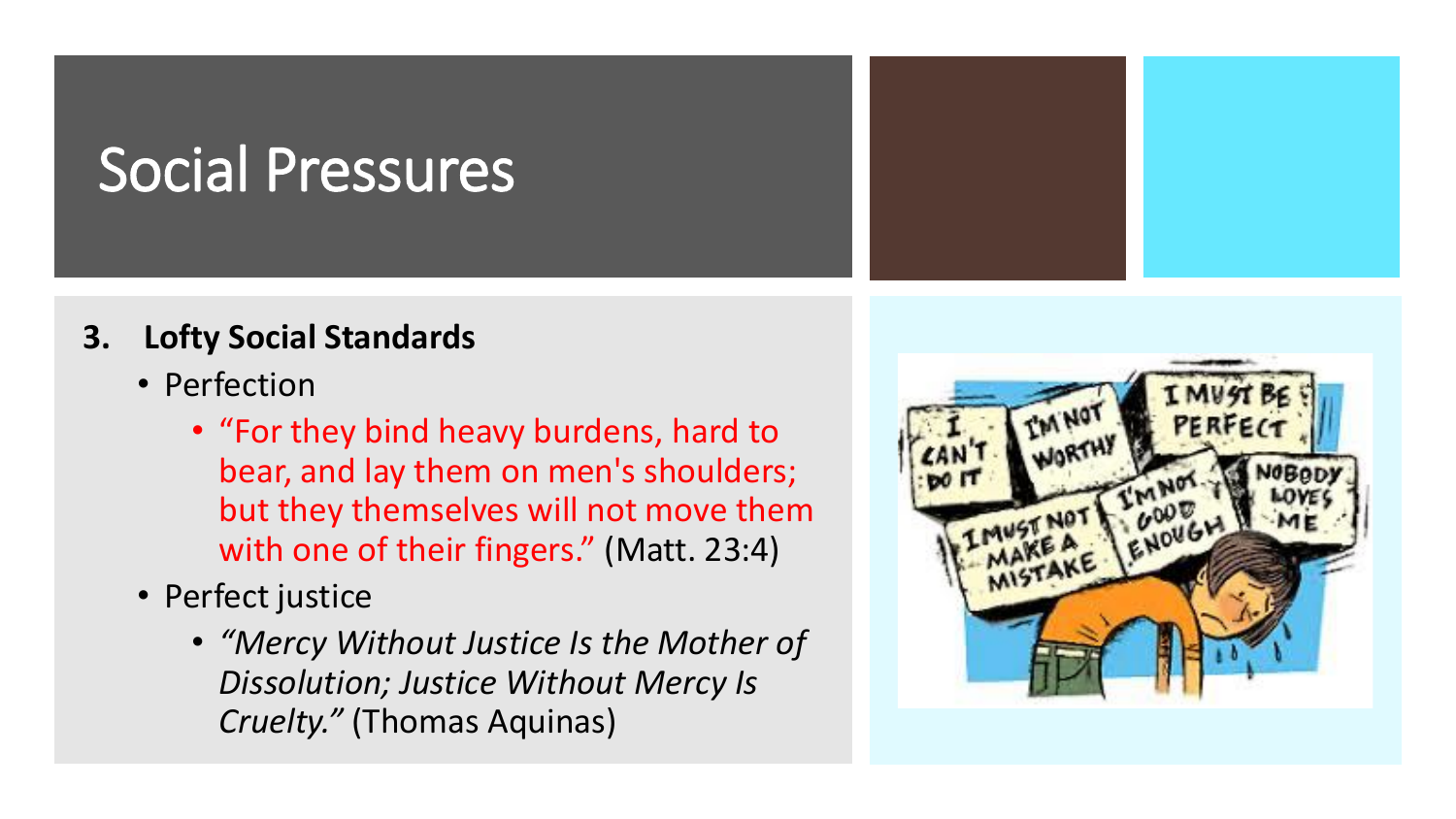# Freedom from the bonds of Social Slavery

#### **1. Tolerance**

- To injustice
	- "Blessed are you when they revile and persecute you, and say all kinds of evil against you falsely for My sake. 12 Rejoice and be exceedingly glad, for great is your reward in heaven…" (Matt. 5:11-12)
- Being alone

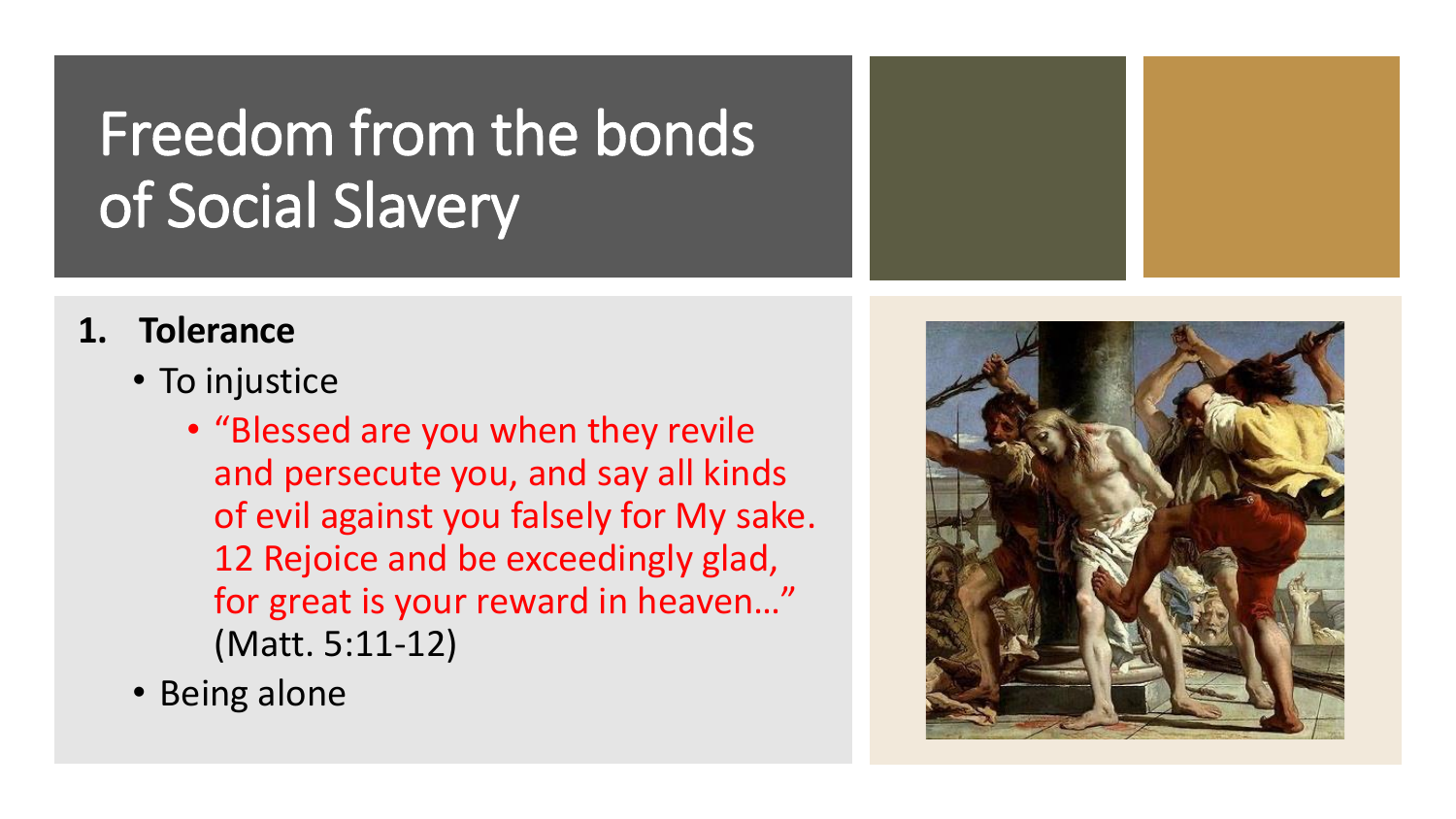# Freedom from the bonds of Social Slavery

2. Toughness (Courage)

3. Truth